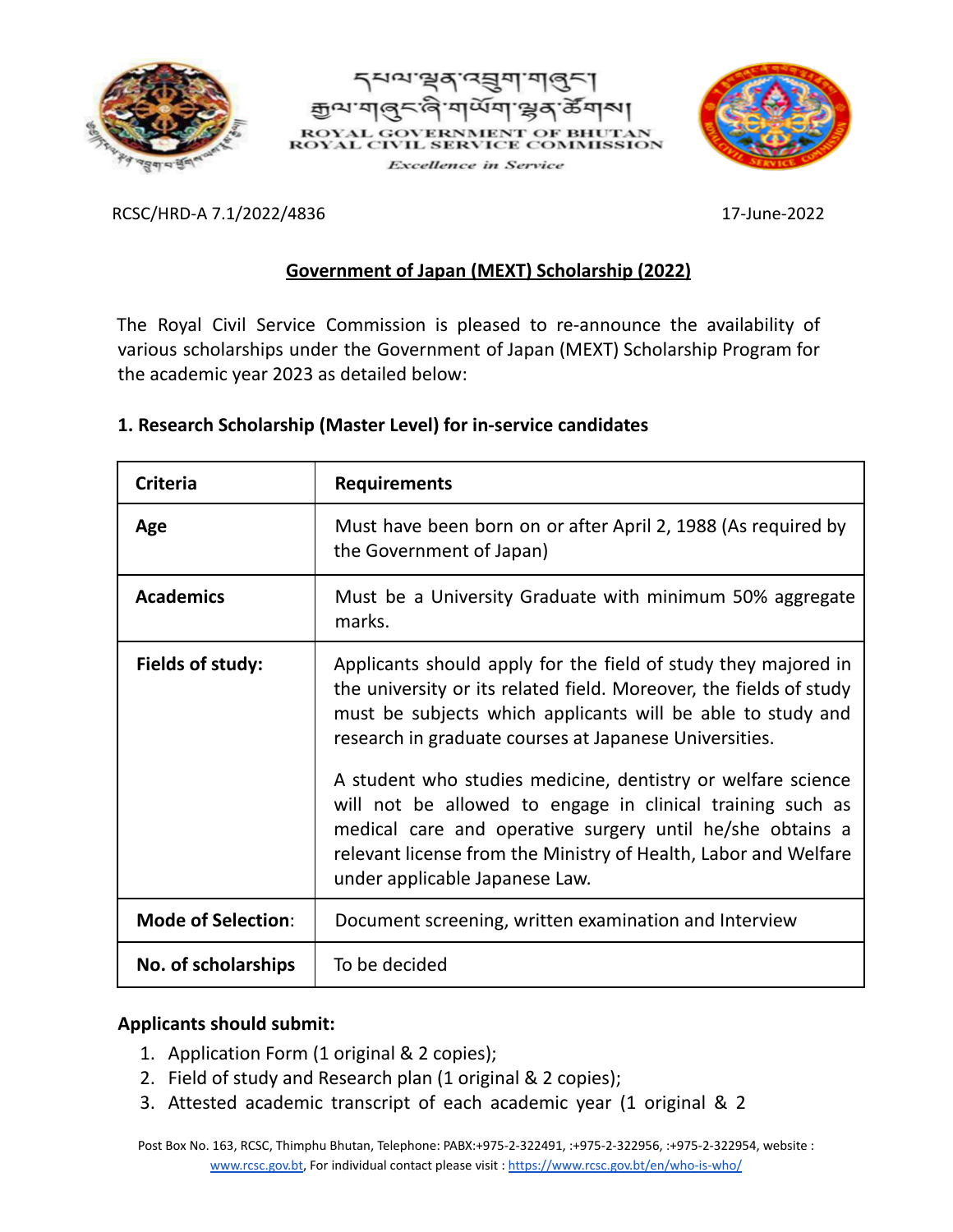





copies);

- 4. Attested Course completion certificate/ Degree Certificate (1 original & 2 copies);
- 5. Recommendation from principal/advisor of the last university attended (1 original & 2 copies);
- 6. Recommendation from current employer (1 original & 2 copies);
- 7. Medical certificate on the prescribed form (1 original & 2 copies);
- 8. Abstracts of thesis (1 original & 2 copies);
- 9. 4 recent passport size photographs.

**Note:**

- Civil servants applying for the above mentioned programs must fulfill eligibility criteria prescribed in BCSR 2018: and
- Non-civil servants should route through the Department of Human Resources, MoLHR.

\*Please refer to the end of the announcement for additional documents that all applicants must submit.

| Criteria         | <b>Requirements</b>                                                                                                                                                      |  |
|------------------|--------------------------------------------------------------------------------------------------------------------------------------------------------------------------|--|
| Age              | Must have been born on or after April 2, 1998 (As required by the<br>Government of Japan)                                                                                |  |
| <b>Academics</b> | Class XII passed with 65% academic marks (English and relevant<br>Science, Commerce or Arts Subjects) and at least 70% in<br><b>Mathematics</b>                          |  |
|                  | *Note: students who have been selected through BHSEC<br>Examination for various Colleges under RUB (July 2022 intake are<br>also eligible to apply for this scholarship) |  |

## **2. Undergraduate Scholarship (for pre-service candidates)**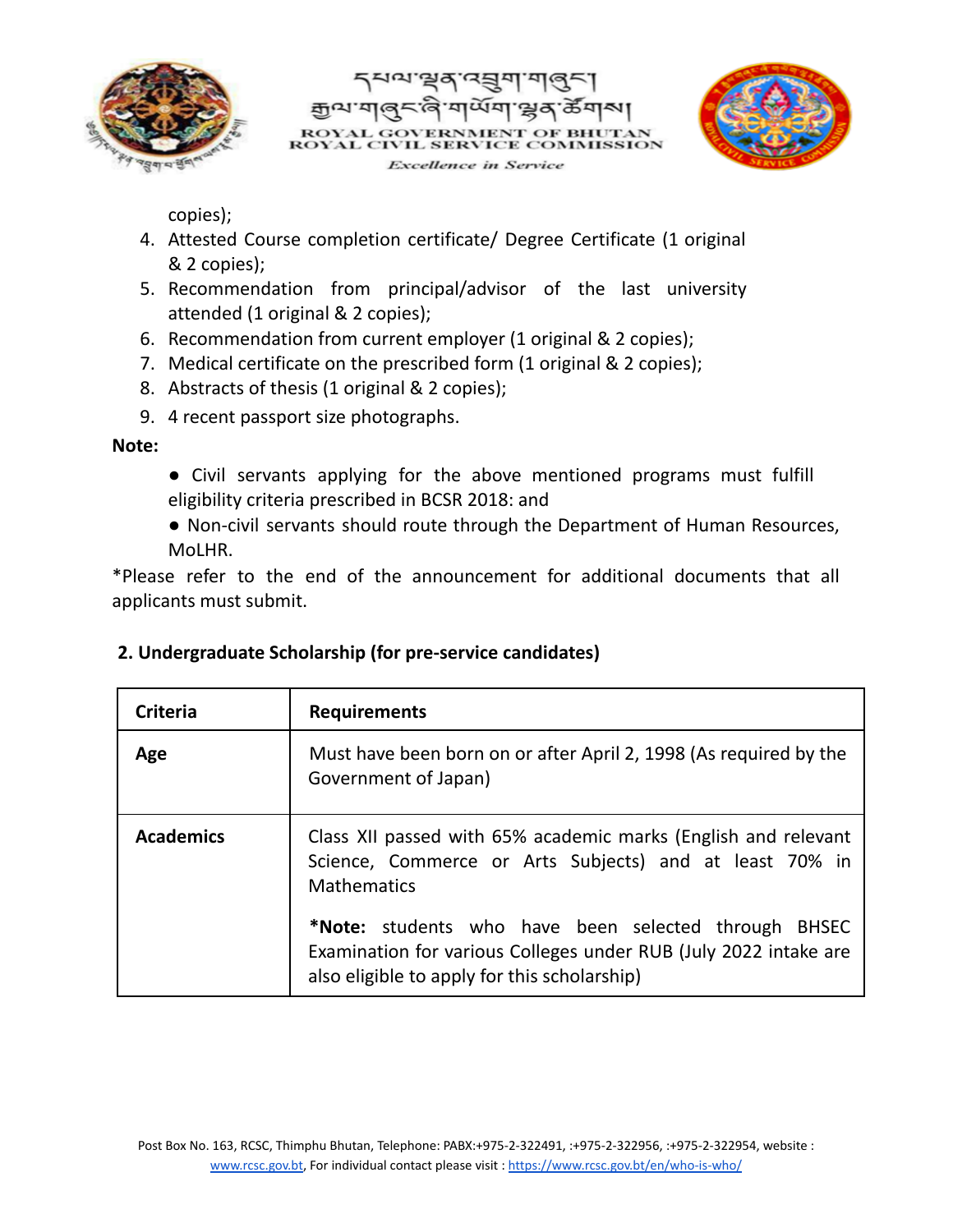





| Fields of study: | 1. Social Sciences and Humanities (SS)                                                                                                                                                                                                                                                                                                                                                                                                  |
|------------------|-----------------------------------------------------------------------------------------------------------------------------------------------------------------------------------------------------------------------------------------------------------------------------------------------------------------------------------------------------------------------------------------------------------------------------------------|
|                  | • SS A: Law, Politics, Pedagogy, Sociology, Literature,<br>History, Japanese Language and others (excluding<br>Economics, Business Administration and Others in B)<br>• SS B: Economics, Business Administration and others<br>(Accounting, Financial economics).                                                                                                                                                                       |
|                  | <b>Note 1:</b> Applicants who choose 'Others in A' may have<br>difficulties in finding universities that can accept them<br>depending on their majors.                                                                                                                                                                                                                                                                                  |
|                  | 2. Natural Sciences (NS)                                                                                                                                                                                                                                                                                                                                                                                                                |
|                  | NS A:<br>• Science (Mathematics, Physics, Chemistry)<br>• Electric and Electronic Studies (Electronics, Electrical and<br>Information Engineering)<br>• Mechanical Studies (Mechanical Engineering and Naval<br>Architecture)<br>• Civil Engineering and Architecture (Civil, Architecture and<br>Environmental Engineering)<br>• Chemical Studies (Applied Chemistry, Chemical Engineering,<br>Industrial Chemistry and Biotechnology) |
|                  | <b>NS B:</b><br>Agricultural Studies (Agriculture, Agriculture Chemistry,<br>Agriculture<br>Engineering,<br>Animal<br>Science,<br>Veterinary<br>Medicine, Forestry, Food Science and Fisheries)<br>Hygienic Studies (Pharmacy, Hygienics and Nursing)<br>Science (Biology)                                                                                                                                                              |
|                  | NS C:<br><b>Medicine and Dentistry</b>                                                                                                                                                                                                                                                                                                                                                                                                  |

Post Box No. 163, RCSC, Thimphu Bhutan, Telephone: PABX:+975-2-322491, :+975-2-322956, :+975-2-322954, website [:](http://www.rcsc.gov.bt/) [www.rcsc.gov.bt,](http://www.rcsc.gov.bt/) For individual contact please visit : <https://www.rcsc.gov.bt/en/who-is-who/>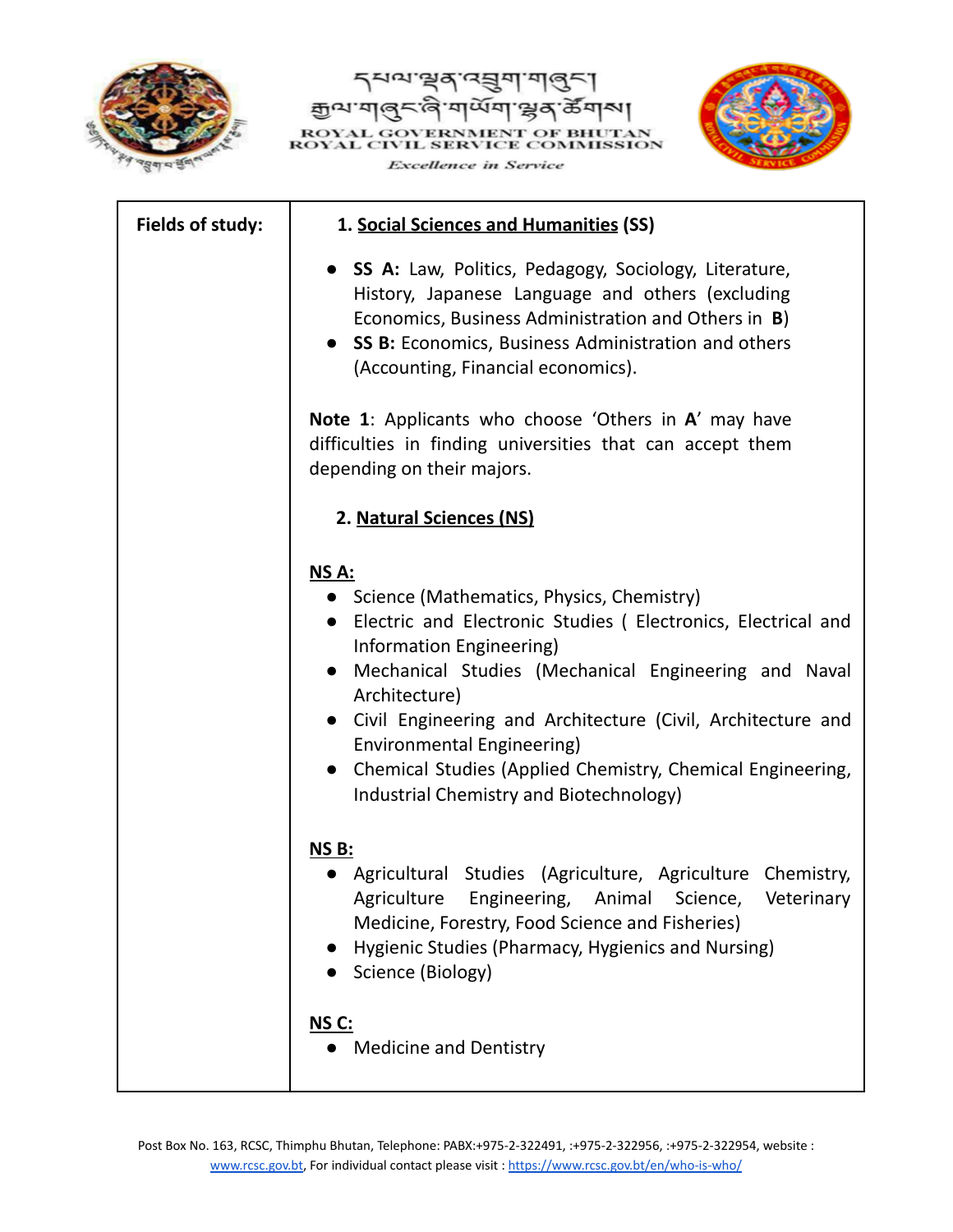





|                           |           | <b>Note:</b> A student who intends to major in NS and would like<br>to choose more than one major is required to choose and<br>select (First, -Second, and Third- Choice subjects) from<br>within NS A, B, C. However, a student who selects a course<br>from NS C as his/her first choice may choose his/her<br>second choice subjects from NS B or C and third choice<br>from NS B as NS C offers only two subjects. |  |
|---------------------------|-----------|------------------------------------------------------------------------------------------------------------------------------------------------------------------------------------------------------------------------------------------------------------------------------------------------------------------------------------------------------------------------------------------------------------------------|--|
| <b>Mode</b><br>Selection: | <b>of</b> | <b>Interview and Written Tests in:</b><br>• English, Japanese Language & Mathematics (A) for fields<br>under SSA and SSB;<br>• English, Japanese Language, Mathematics(B) & two<br>additional papers in Physics & Chemistry for fields under<br>NSA, and<br>• English, Japanese Language Mathematics(B) and two<br>additional papers in Chemistry & Biology for fields under<br>NSB and NSC.                           |  |
| No.<br>scholarships       | <b>of</b> | Up to $12$                                                                                                                                                                                                                                                                                                                                                                                                             |  |

## **Applicants should submit:**

- 1. Application Form (1 original and 1 copy);
- 2. Direct Placement Preference form (1 original);
- 3. Attested academic transcripts of class X and XII along with completion certificate (1 original and 1 copy);
- 4. Recommendation letter from the Principal or Advisor of last school attended (1 original and 1 copy);
- 5. Medical certificate (as per format given)- 1 original and 1 copy); and
- 6. 4 recent passport size photographs

## **3. Specialized Training College Students (for pre-service candidates only)**

| <b>Criteria</b><br><b>Requirements</b> |  |
|----------------------------------------|--|
|----------------------------------------|--|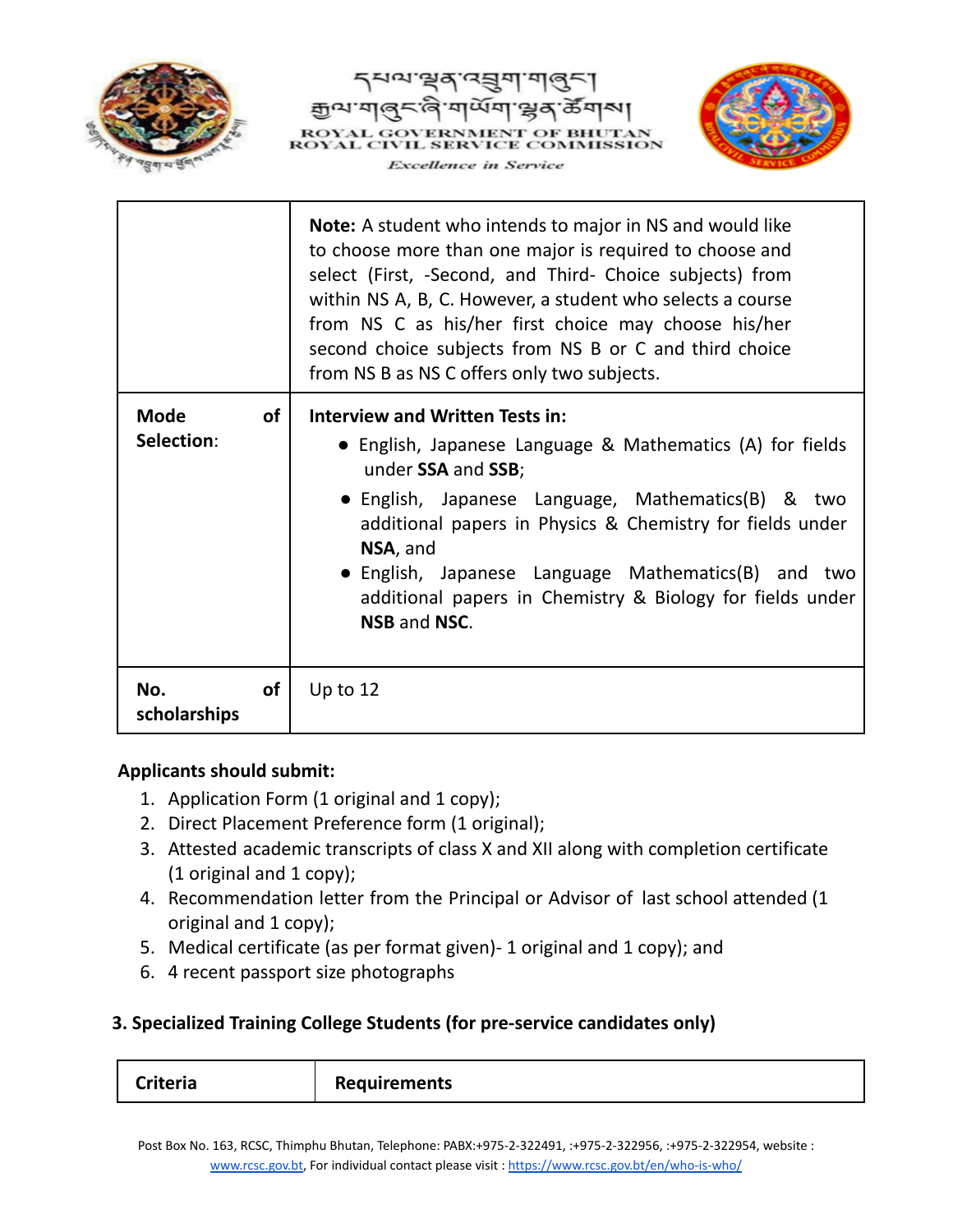





| Age                       | Must have been born on or after April 2, 1998 (As required by<br>the Government of Japan)                                                                   |  |
|---------------------------|-------------------------------------------------------------------------------------------------------------------------------------------------------------|--|
| <b>Academics</b>          | Class XII passed with 60% in English and relevant subjects                                                                                                  |  |
| Fields of study:          | A. Technology, B. Personal Care and Nutrition, C. Education<br>and Welfare, D. Business, E. Fashion and Home Economics,<br>F. Culture and General Education |  |
| <b>Mode of Selection:</b> | Written Test in English, Mathematics & Japanese Language<br>and Interview                                                                                   |  |
| No. of scholarships       | Up to $12$                                                                                                                                                  |  |

### **Applicants should submit:**

- 1. Application Form (1 original and 1 copy);
- 2. Attested academic transcripts of class X and XII along with completion certificate (1 original and 1 copy);
- 3. Recommendation letter from the Principal or Advisor of the school attended (1 original and 1 copy);
- 4. 4 recent passport size photographs; and
- 5. Medical certificate (as per format given)- (1 original and 1 copy)

#### **Note:**

- For pre-service candidates who secures the scholarship shall be governed by the general undertaking (bond) for ex-country undergraduate scholarship (as specified by DAHE) for the Undergraduate Scholarship.
- Applications are invited from those who fulfill the above criteria along with the following documents in addition to those mentioned above.
	- 1. Nominating letter from the Ministry/Agency (Civil Servants only);
	- 2. LTT Review Checklist (Civil servants only);
	- 3. Photocopy of Citizenship ID card (New); and
	- 4. Valid Phone number (Mobile)

## **Application Procedure and Deadline**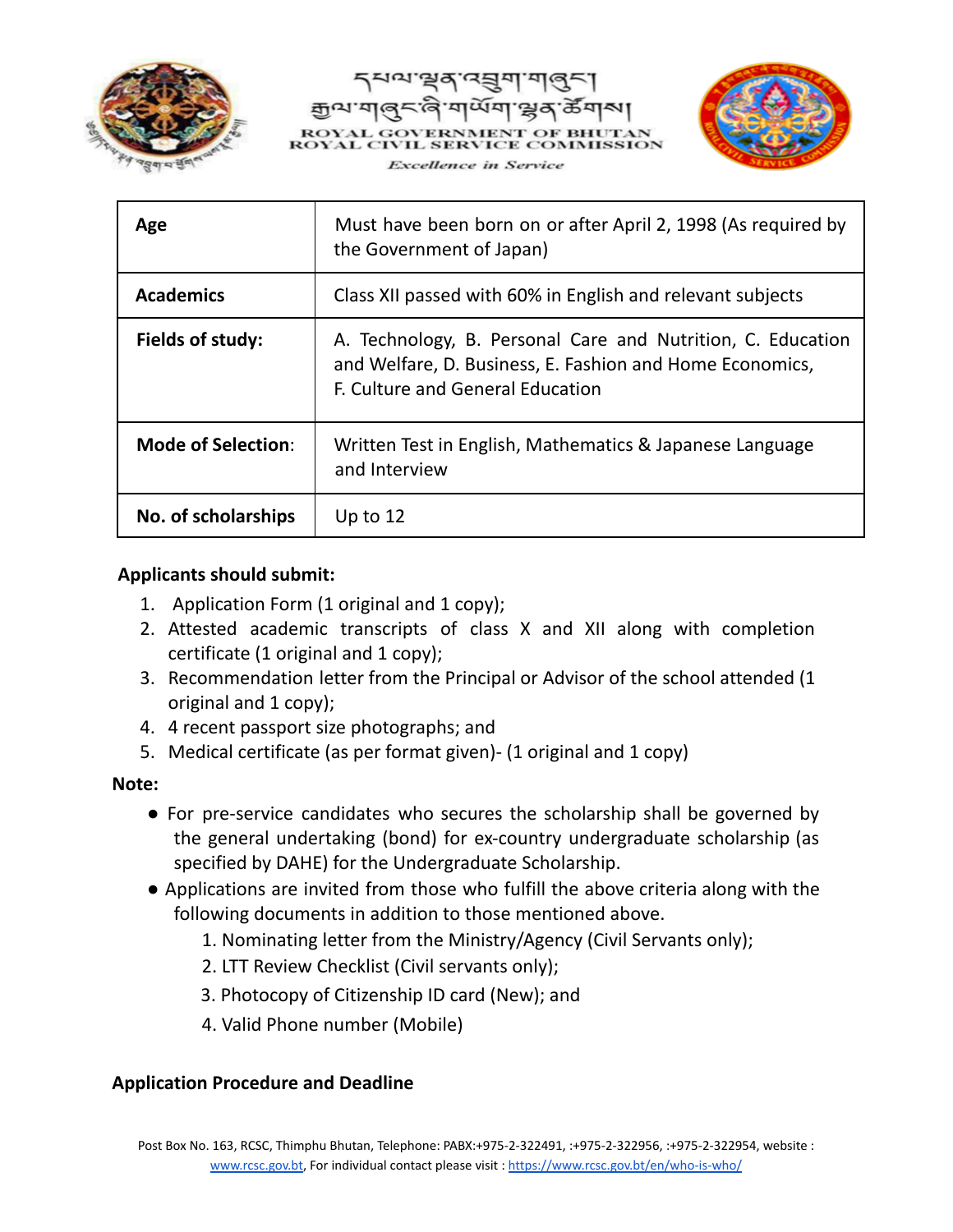





| <b>Particulars</b>                                     | <b>Deadline</b>                    |
|--------------------------------------------------------|------------------------------------|
| date for submission of Application<br>Due<br>documents | 24th June, 2022                    |
| Announcement of Shortlisted applicants                 | 1st July, 2022 (tentative)         |
| <b>Written Examination</b>                             | 12th-13th July 2022 (tentative)    |
| Selection Interview                                    | 14th to 16th July 2022 (tentative) |

## **Application and other documents for each programme:**

- 1. Research Students: (Click [Here](http://www.rcsc.gov.bt/wp-content/uploads/2022/05/Document-for-Research-1-1.zip))
- 2. Undergraduate Students: (Click [Here](http://www.rcsc.gov.bt/wp-content/uploads/2022/05/Undergraduate-Program-1.zip))
- 3. Specialized Training College Students: (Click [Here](http://www.rcsc.gov.bt/wp-content/uploads/2022/05/STC-1-1.zip))

## **Question papers from the past year can be downloaded from:**

[https://www.studyinjapan.go.jp/en/planning/scholarship/applicati](https://www.studyinjapan.go.jp/en/planning/scholarship/application/examination/) [on/examination/](https://www.studyinjapan.go.jp/en/planning/scholarship/application/examination/)

## **Note:**

- Selected candidates will be required to provide to the RCSC the following documents within 5 working days upon announcement of selection results:
	- 1. Valid Security Clearance Certificate
	- 2. Valid Audit Clearance Certificate (for in-service candidates only)

## **Important Notes:**

- Only those candidates who are committed to this scholarship should apply. If the candidate withdraws after the announcement of the interview/selection result, candidate shall be liable for HR action;
- Application of recommended candidates will be forwarded to the Japanese Government for Final Selection. Confirmation of scholarship and date of commencement of course shall depend on the candidate fulfilling the admission criteria laid down by the Japanese Universities for securing admission. Award of scholarship will be subject to the approval of the Government of Japan. Therefore, the candidates are advised not to make major